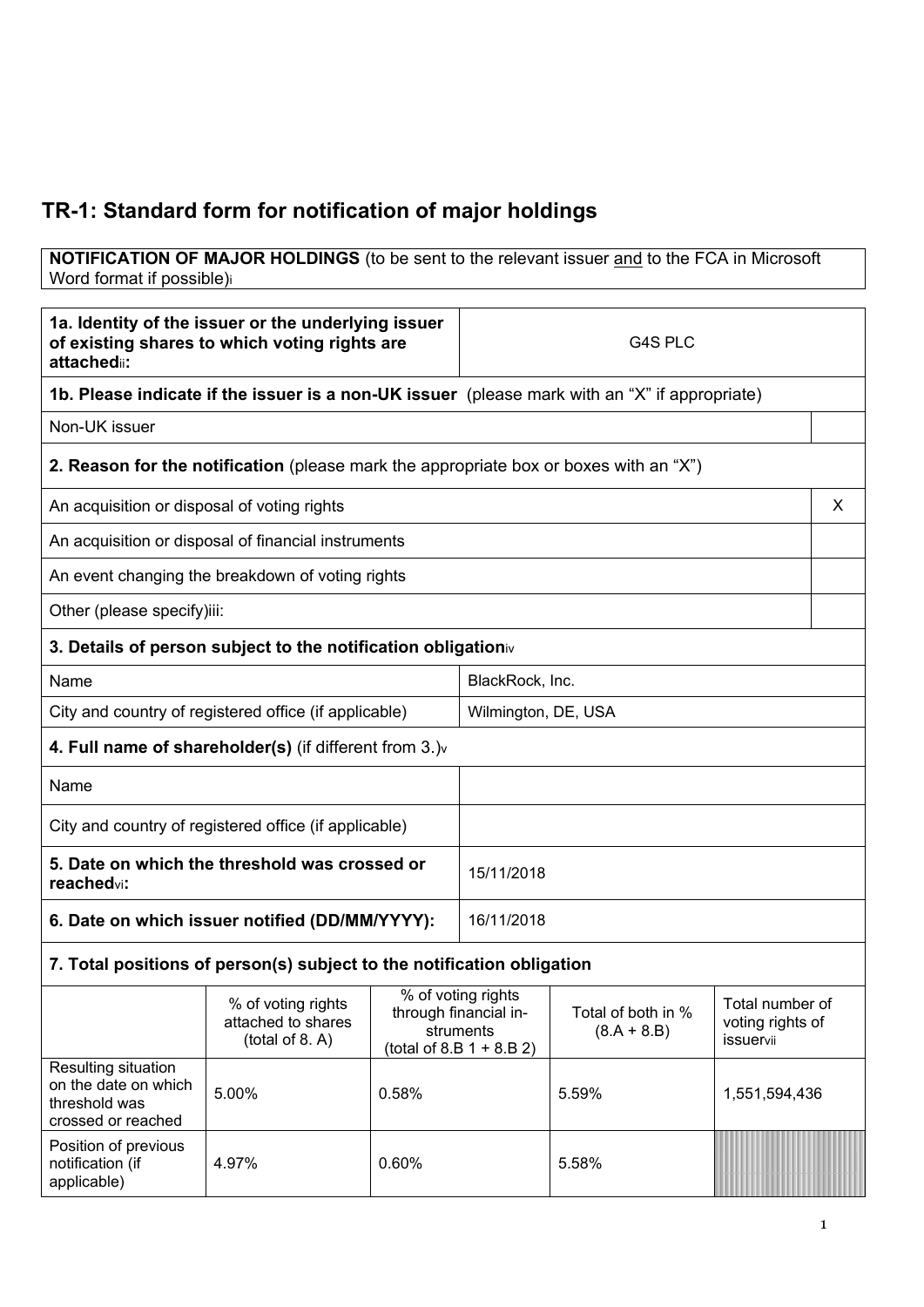#### **8. Notified details of the resulting situation on the date on which the threshold was crossed or reached**viii

### **A: Voting rights attached to shares**

| Class/type of<br>shares<br>ISIN code (if possible) | <b>Number of voting rightsix</b>                              |                                                                | % of voting rights                                            |                                                                       |  |
|----------------------------------------------------|---------------------------------------------------------------|----------------------------------------------------------------|---------------------------------------------------------------|-----------------------------------------------------------------------|--|
|                                                    | <b>Direct</b><br>(Art 9 of Directive<br>2004/109/EC) (DTR5.1) | Indirect<br>(Art 10 of Directive<br>2004/109/EC)<br>(DTR5.2.1) | <b>Direct</b><br>(Art 9 of Directive<br>2004/109/EC) (DTR5.1) | <b>Indirect</b><br>(Art 10 of Directive<br>2004/109/EC)<br>(DTR5.2.1) |  |
| GB00B01FLG62                                       |                                                               | 77,685,325                                                     |                                                               | 5.00%                                                                 |  |
|                                                    |                                                               |                                                                |                                                               |                                                                       |  |
|                                                    |                                                               |                                                                |                                                               |                                                                       |  |
| <b>SUBTOTAL 8. A</b>                               | 77,685,325                                                    |                                                                | 5.00%                                                         |                                                                       |  |

| B 1: Financial Instruments according to Art. 13(1)(a) of Directive 2004/109/EC (DTR5.3.1.1 (a)) |                                    |                                         |                                                                                                        |                    |  |  |
|-------------------------------------------------------------------------------------------------|------------------------------------|-----------------------------------------|--------------------------------------------------------------------------------------------------------|--------------------|--|--|
| <b>Type of financial</b><br>instrument                                                          | <b>Expiration</b><br>$date \times$ | Exercise/<br><b>Conversion Periodxi</b> | <b>Number of voting rights</b><br>that may be acquired if<br>the instrument is<br>exercised/converted. | % of voting rights |  |  |
| Securities Lending                                                                              |                                    |                                         | 8,663,825                                                                                              | 0.55%              |  |  |
|                                                                                                 |                                    |                                         |                                                                                                        |                    |  |  |
|                                                                                                 |                                    |                                         |                                                                                                        |                    |  |  |
|                                                                                                 |                                    | <b>SUBTOTAL 8. B 1</b>                  | 8,663,825                                                                                              | 0.55%              |  |  |

| B 2: Financial Instruments with similar economic effect according to Art. 13(1)(b) of Directive<br>2004/109/EC (DTR5.3.1.1 (b)) |                                        |                                                    |                                             |                            |                    |  |
|---------------------------------------------------------------------------------------------------------------------------------|----------------------------------------|----------------------------------------------------|---------------------------------------------|----------------------------|--------------------|--|
| <b>Type of financial</b><br>instrument                                                                                          | <b>Expiration</b><br>date <sub>x</sub> | Exercise/<br><b>Conversion</b><br><b>Period xi</b> | <b>Physical or</b><br>cash<br>settlementxii | Number of<br>voting rights | % of voting rights |  |
| <b>CFD</b>                                                                                                                      |                                        |                                                    | Cash                                        | 470,251                    | 0.03%              |  |
|                                                                                                                                 |                                        |                                                    |                                             |                            |                    |  |
|                                                                                                                                 |                                        |                                                    |                                             |                            |                    |  |
|                                                                                                                                 |                                        |                                                    | <b>SUBTOTAL</b><br>8.B.2                    | 470,251                    | 0.03%              |  |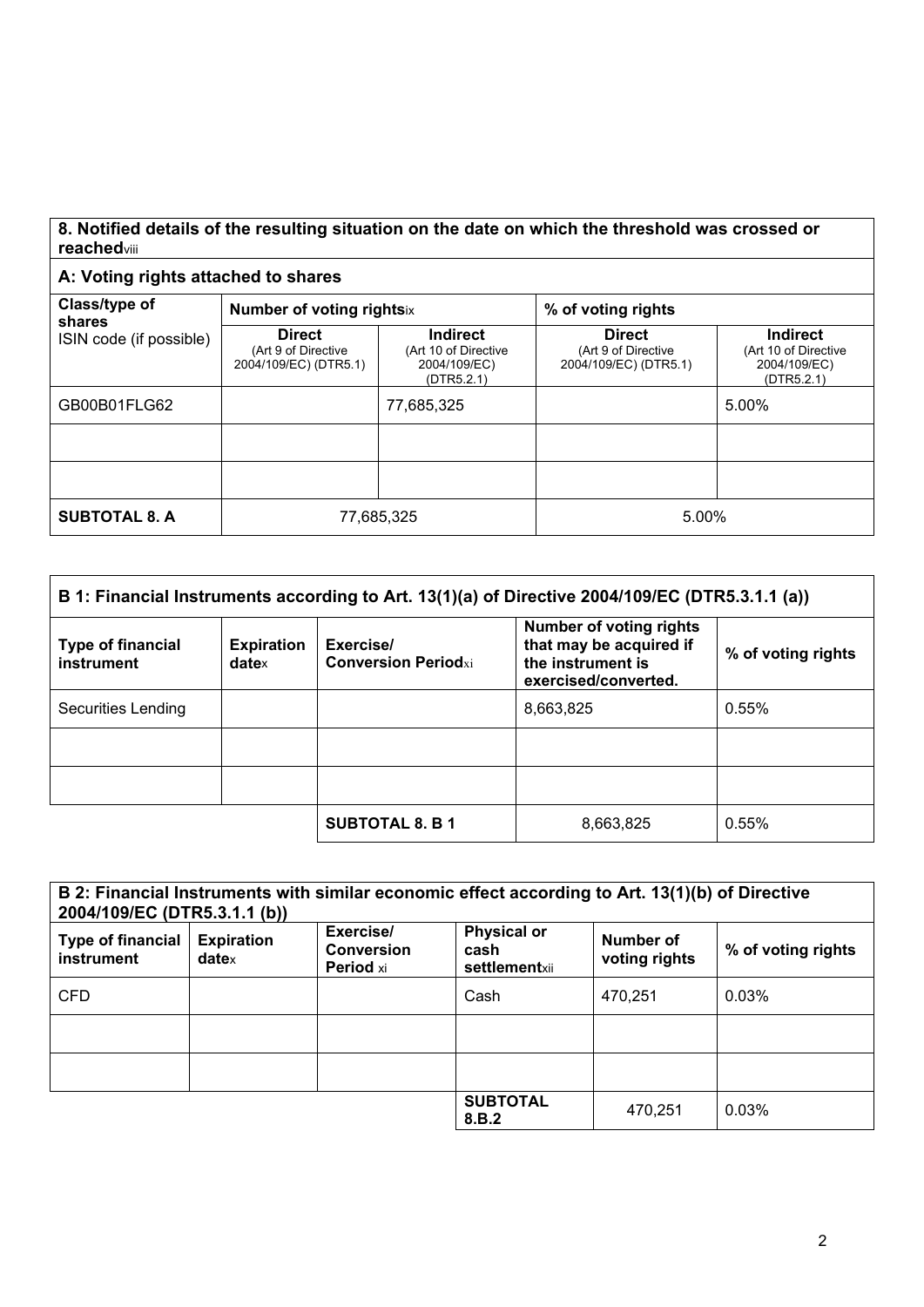| 9. Information in relation to the person subject to the notification obligation (please mark the<br>applicable box with an "X")                                                                                                                                                                                  |  |  |  |  |  |  |
|------------------------------------------------------------------------------------------------------------------------------------------------------------------------------------------------------------------------------------------------------------------------------------------------------------------|--|--|--|--|--|--|
| Person subject to the notification obligation is not controlled by any natural person or legal entity and does not<br>control any other undertaking(s) holding directly or indirectly an interest in the (underlying) issuerxiii                                                                                 |  |  |  |  |  |  |
| Full chain of controlled undertakings through which the voting rights and/or the<br>financial instruments are effectively held starting with the ultimate controlling natural person or legal entityxiv<br>(please add additional rows as necessary)                                                             |  |  |  |  |  |  |
| % of voting rights<br>% of voting rights if it<br>Total of both if it<br>through financial in-<br>equals or is higher<br>equals or is higher<br>struments if it equals<br><b>Namexv</b><br>than the notifiable<br>than the notifiable<br>or is higher than the<br>threshold<br>threshold<br>notifiable threshold |  |  |  |  |  |  |
| See Attachment                                                                                                                                                                                                                                                                                                   |  |  |  |  |  |  |

| 10. In case of proxy voting, please identify:       |  |  |
|-----------------------------------------------------|--|--|
| Name of the proxy holder                            |  |  |
| The number and % of voting rights held              |  |  |
| The date until which the voting rights will be held |  |  |

| 11. Additional informationxvi |                                               |  |  |  |  |
|-------------------------------|-----------------------------------------------|--|--|--|--|
|                               |                                               |  |  |  |  |
|                               |                                               |  |  |  |  |
|                               |                                               |  |  |  |  |
| Place of completion           | 12 Throgmorton Avenue, London, EC2N 2DL, U.K. |  |  |  |  |

|                    | Place of completion   12 Throgmorton Avenue, London, EC2N 2DL, U.K. |
|--------------------|---------------------------------------------------------------------|
| Date of completion | 16 November, 2018                                                   |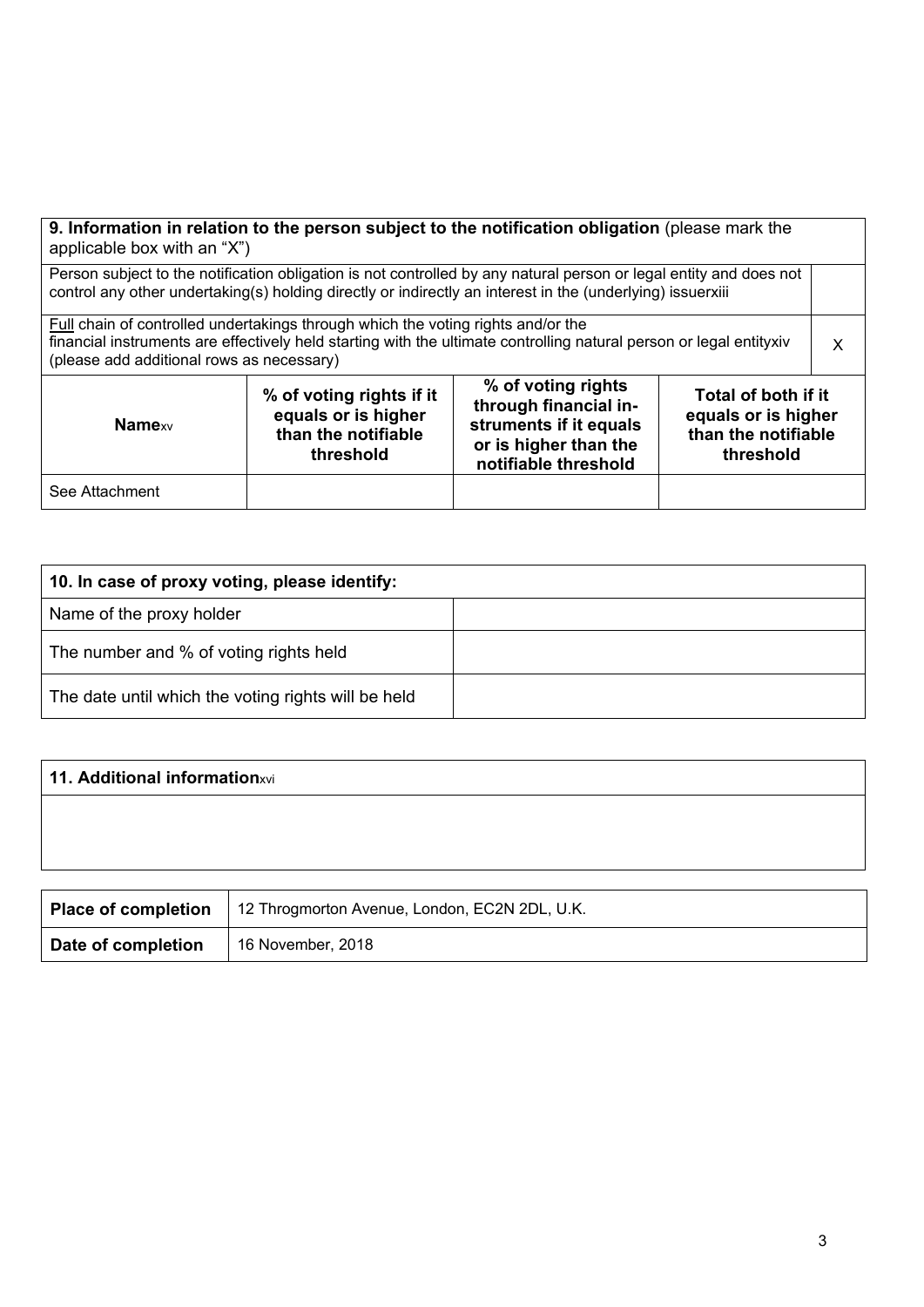## **Section 9 Attachment**

| <b>Namexv</b>                                       | % of voting rights if<br>it equals or is high-<br>er than the notifia-<br>ble threshold | % of voting rights<br>through financial<br>instruments if it<br>equals or is higher<br>than the notifiable<br>threshold | Total of both if<br>it equals or is<br>higher than the<br>notifiable<br>threshold |
|-----------------------------------------------------|-----------------------------------------------------------------------------------------|-------------------------------------------------------------------------------------------------------------------------|-----------------------------------------------------------------------------------|
| BlackRock, Inc.                                     |                                                                                         |                                                                                                                         |                                                                                   |
| BlackRock Holdco 2, Inc.                            |                                                                                         |                                                                                                                         |                                                                                   |
| BlackRock Financial Management, Inc.                |                                                                                         |                                                                                                                         |                                                                                   |
| BlackRock Holdco 4, LLC                             |                                                                                         |                                                                                                                         |                                                                                   |
| BlackRock Holdco 6, LLC                             |                                                                                         |                                                                                                                         |                                                                                   |
| <b>BlackRock Delaware Holdings Inc.</b>             |                                                                                         |                                                                                                                         |                                                                                   |
| <b>BlackRock Fund Advisors</b>                      |                                                                                         |                                                                                                                         |                                                                                   |
|                                                     |                                                                                         |                                                                                                                         |                                                                                   |
| BlackRock, Inc.                                     |                                                                                         |                                                                                                                         |                                                                                   |
| BlackRock Holdco 2, Inc.                            |                                                                                         |                                                                                                                         |                                                                                   |
| BlackRock Financial Management, Inc.                |                                                                                         |                                                                                                                         |                                                                                   |
| BlackRock International Holdings, Inc.              |                                                                                         |                                                                                                                         |                                                                                   |
| BR Jersey International Holdings L.P.               |                                                                                         |                                                                                                                         |                                                                                   |
| BlackRock Holdco 3, LLC                             |                                                                                         |                                                                                                                         |                                                                                   |
| BlackRock Cayman 1 LP                               |                                                                                         |                                                                                                                         |                                                                                   |
| <b>BlackRock Cayman West Bay Finco Lim-</b><br>ited |                                                                                         |                                                                                                                         |                                                                                   |
| <b>BlackRock Cayman West Bay IV Limited</b>         |                                                                                         |                                                                                                                         |                                                                                   |
| <b>BlackRock Group Limited</b>                      |                                                                                         |                                                                                                                         |                                                                                   |
| <b>BlackRock Finance Europe Limited</b>             |                                                                                         |                                                                                                                         |                                                                                   |
| <b>BlackRock Advisors (UK) Limited</b>              |                                                                                         |                                                                                                                         |                                                                                   |
|                                                     |                                                                                         |                                                                                                                         |                                                                                   |
| BlackRock, Inc.                                     |                                                                                         |                                                                                                                         |                                                                                   |
| BlackRock Holdco 2, Inc.                            |                                                                                         |                                                                                                                         |                                                                                   |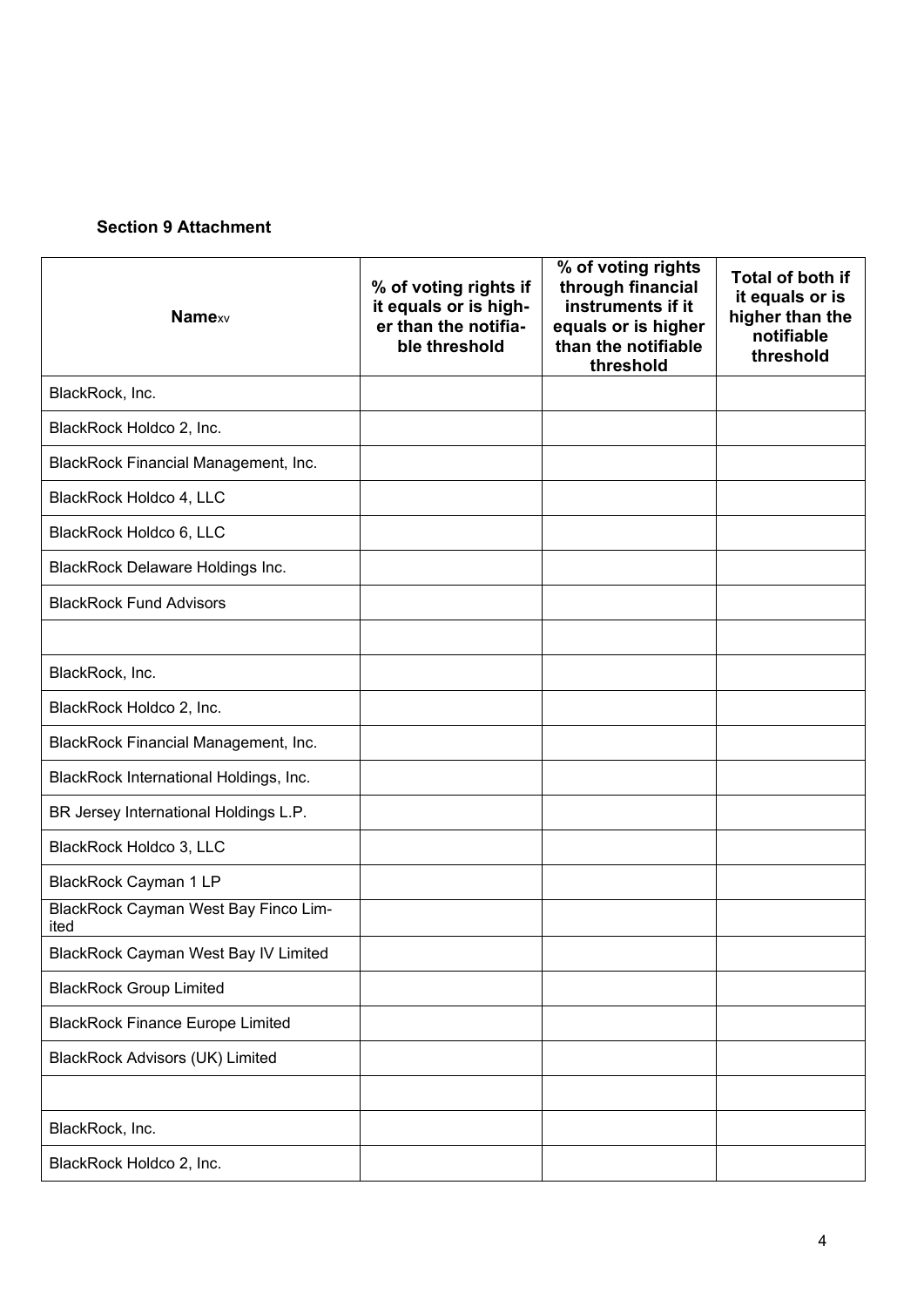| BlackRock Financial Management, Inc.                                  |  |  |
|-----------------------------------------------------------------------|--|--|
| BlackRock Holdco 4, LLC                                               |  |  |
| BlackRock Holdco 6, LLC                                               |  |  |
| <b>BlackRock Delaware Holdings Inc.</b>                               |  |  |
| <b>BlackRock Institutional Trust Company,</b><br>National Association |  |  |
|                                                                       |  |  |
| BlackRock, Inc.                                                       |  |  |
| BlackRock Holdco 2, Inc.                                              |  |  |
| BlackRock Financial Management, Inc.                                  |  |  |
| BlackRock International Holdings, Inc.                                |  |  |
| BR Jersey International Holdings L.P.                                 |  |  |
| BlackRock Holdco 3, LLC                                               |  |  |
| BlackRock Cayman 1 LP                                                 |  |  |
| BlackRock Cayman West Bay Finco Lim-<br>ited                          |  |  |
| <b>BlackRock Cayman West Bay IV Limited</b>                           |  |  |
| <b>BlackRock Group Limited</b>                                        |  |  |
| <b>BlackRock Finance Europe Limited</b>                               |  |  |
| <b>BlackRock Investment Management (UK)</b><br>Limited                |  |  |
|                                                                       |  |  |
| BlackRock, Inc.                                                       |  |  |
| BlackRock Holdco 2, Inc.                                              |  |  |
| BlackRock Financial Management, Inc.                                  |  |  |
| BlackRock Capital Holdings, Inc.                                      |  |  |
| <b>BlackRock Advisors, LLC</b>                                        |  |  |
|                                                                       |  |  |
| BlackRock, Inc.                                                       |  |  |
| BlackRock Holdco 2, Inc.                                              |  |  |
| BlackRock Financial Management, Inc.                                  |  |  |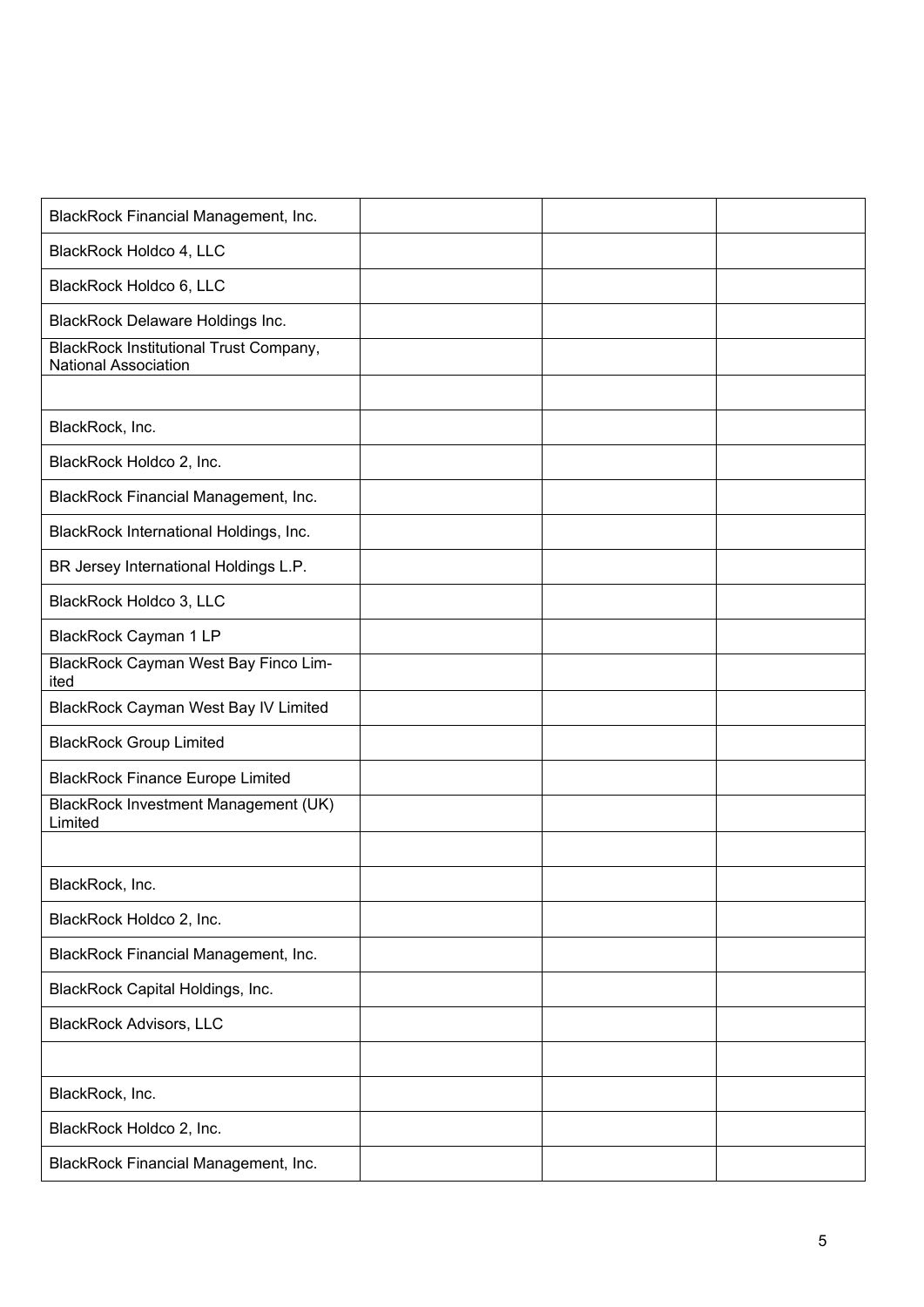| BlackRock International Holdings, Inc.                |  |  |
|-------------------------------------------------------|--|--|
| BR Jersey International Holdings L.P.                 |  |  |
| BlackRock Holdco 3, LLC                               |  |  |
| BlackRock Cayman 1 LP                                 |  |  |
| BlackRock Cayman West Bay Finco Lim-<br>ited          |  |  |
| <b>BlackRock Cayman West Bay IV Limited</b>           |  |  |
| <b>BlackRock Group Limited</b>                        |  |  |
| <b>BlackRock International Limited</b>                |  |  |
|                                                       |  |  |
| BlackRock, Inc.                                       |  |  |
| BlackRock Holdco 2, Inc.                              |  |  |
| BlackRock Financial Management, Inc.                  |  |  |
|                                                       |  |  |
| BlackRock, Inc.                                       |  |  |
| BlackRock Holdco 2, Inc.                              |  |  |
| BlackRock Financial Management, Inc.                  |  |  |
| BlackRock International Holdings, Inc.                |  |  |
| BR Jersey International Holdings L.P.                 |  |  |
| BlackRock (Singapore) Holdco Pte. Ltd.                |  |  |
| <b>BlackRock HK Holdco Limited</b>                    |  |  |
| BlackRock Lux Finco S.a.r.l.                          |  |  |
| <b>BlackRock Trident Holding Company Lim-</b><br>ited |  |  |
| <b>BlackRock Japan Holdings GK</b>                    |  |  |
| BlackRock Japan Co., Ltd.                             |  |  |
|                                                       |  |  |
| BlackRock, Inc.                                       |  |  |
| BlackRock Holdco 2, Inc.                              |  |  |
| BlackRock Financial Management, Inc.                  |  |  |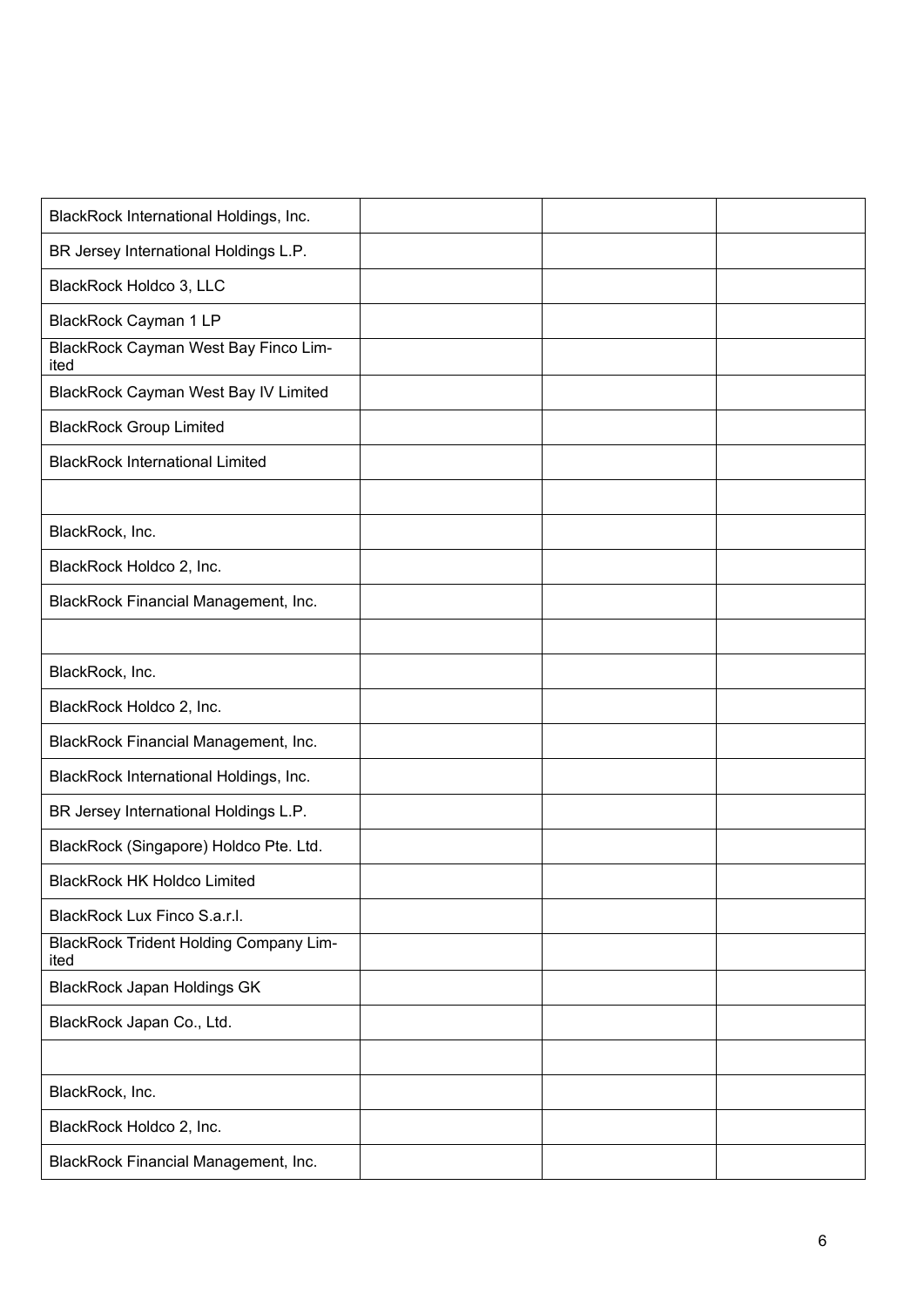| BlackRock International Holdings, Inc.                 |  |  |
|--------------------------------------------------------|--|--|
| BR Jersey International Holdings L.P.                  |  |  |
| BlackRock Holdco 3, LLC                                |  |  |
| BlackRock Cayman 1 LP                                  |  |  |
| <b>BlackRock Cayman West Bay Finco Lim-</b><br>ited    |  |  |
| <b>BlackRock Cayman West Bay IV Limited</b>            |  |  |
| <b>BlackRock Group Limited</b>                         |  |  |
| <b>BlackRock Finance Europe Limited</b>                |  |  |
| <b>BlackRock Investment Management (UK)</b><br>Limited |  |  |
| <b>BlackRock Asset Management Deutschland</b><br>AG    |  |  |
|                                                        |  |  |
| BlackRock, Inc.                                        |  |  |
| BlackRock Holdco 2, Inc.                               |  |  |
| BlackRock Financial Management, Inc.                   |  |  |
| BlackRock International Holdings, Inc.                 |  |  |
| BR Jersey International Holdings L.P.                  |  |  |
| BlackRock Holdco 3, LLC                                |  |  |
| <b>BlackRock Canada Holdings LP</b>                    |  |  |
| <b>BlackRock Canada Holdings ULC</b>                   |  |  |
| <b>BlackRock Asset Management Canada</b><br>Limited    |  |  |
|                                                        |  |  |
| BlackRock, Inc.                                        |  |  |
| Trident Merger, LLC                                    |  |  |
| BlackRock Investment Management, LLC                   |  |  |
|                                                        |  |  |
| BlackRock, Inc.                                        |  |  |
| BlackRock Holdco 2, Inc.                               |  |  |
| BlackRock Financial Management, Inc.                   |  |  |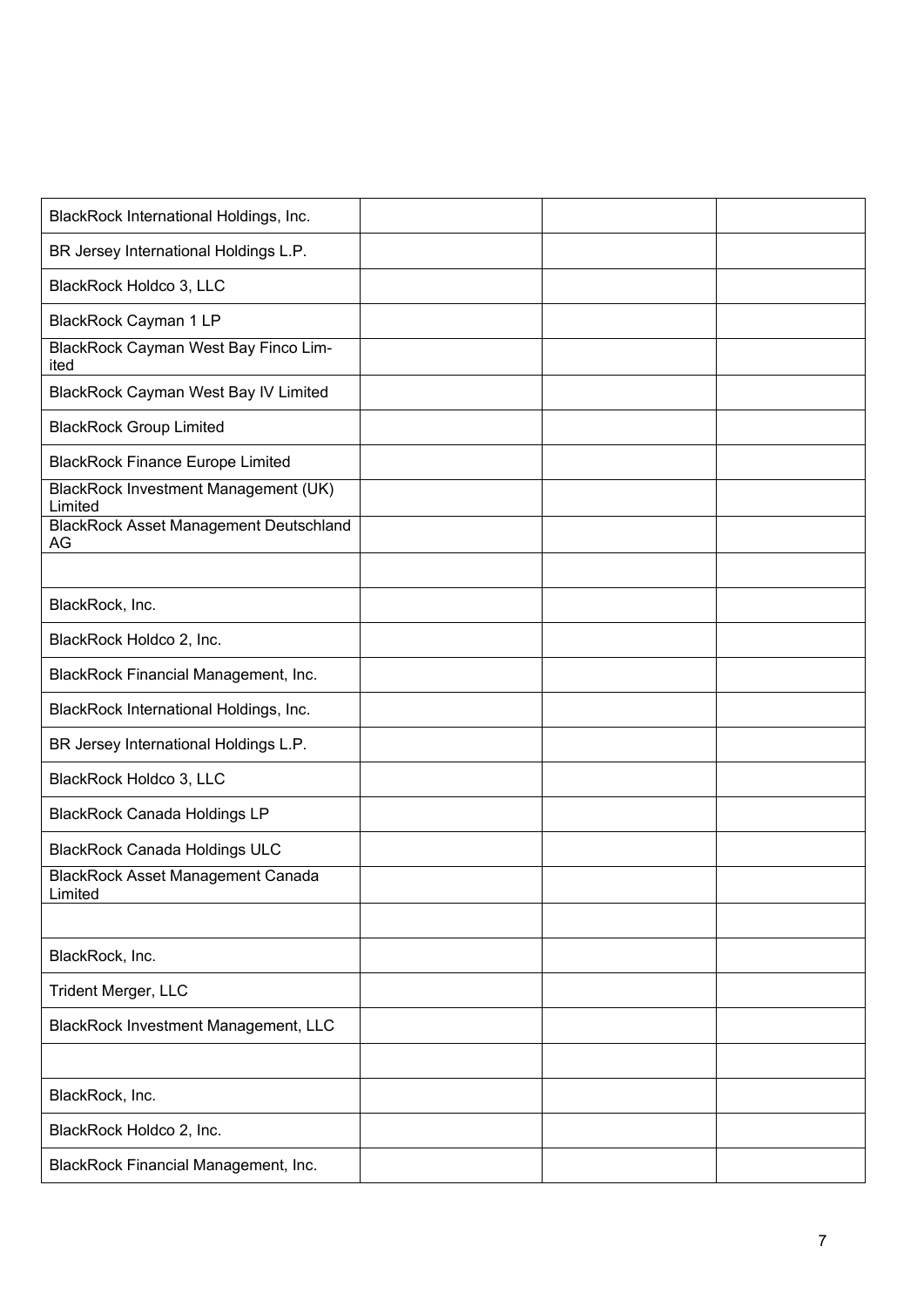| BlackRock International Holdings, Inc.                          |  |  |
|-----------------------------------------------------------------|--|--|
| BR Jersey International Holdings L.P.                           |  |  |
| BlackRock (Singapore) Holdco Pte. Ltd.                          |  |  |
| <b>BlackRock HK Holdco Limited</b>                              |  |  |
| <b>BlackRock Asset Management North Asia</b><br>Limited         |  |  |
|                                                                 |  |  |
| BlackRock, Inc.                                                 |  |  |
| BlackRock Holdco 2, Inc.                                        |  |  |
| BlackRock Financial Management, Inc.                            |  |  |
| BlackRock International Holdings, Inc.                          |  |  |
| BR Jersey International Holdings L.P.                           |  |  |
| BlackRock Australia Holdco Pty. Ltd.                            |  |  |
| <b>BlackRock Investment Management (Aus-</b><br>tralia) Limited |  |  |
|                                                                 |  |  |
|                                                                 |  |  |
| BlackRock, Inc.                                                 |  |  |
| BlackRock Holdco 2, Inc.                                        |  |  |
| BlackRock Financial Management, Inc.                            |  |  |
| BlackRock International Holdings, Inc.                          |  |  |
| BR Jersey International Holdings L.P.                           |  |  |
| BlackRock Holdco 3, LLC                                         |  |  |
| <b>BlackRock Cayman 1 LP</b>                                    |  |  |
| <b>BlackRock Cayman West Bay Finco Lim-</b><br>ited             |  |  |
| <b>BlackRock Cayman West Bay IV Limited</b>                     |  |  |
| <b>BlackRock Group Limited</b>                                  |  |  |
| <b>BlackRock Finance Europe Limited</b>                         |  |  |
| BlackRock (Netherlands) B.V.                                    |  |  |
|                                                                 |  |  |